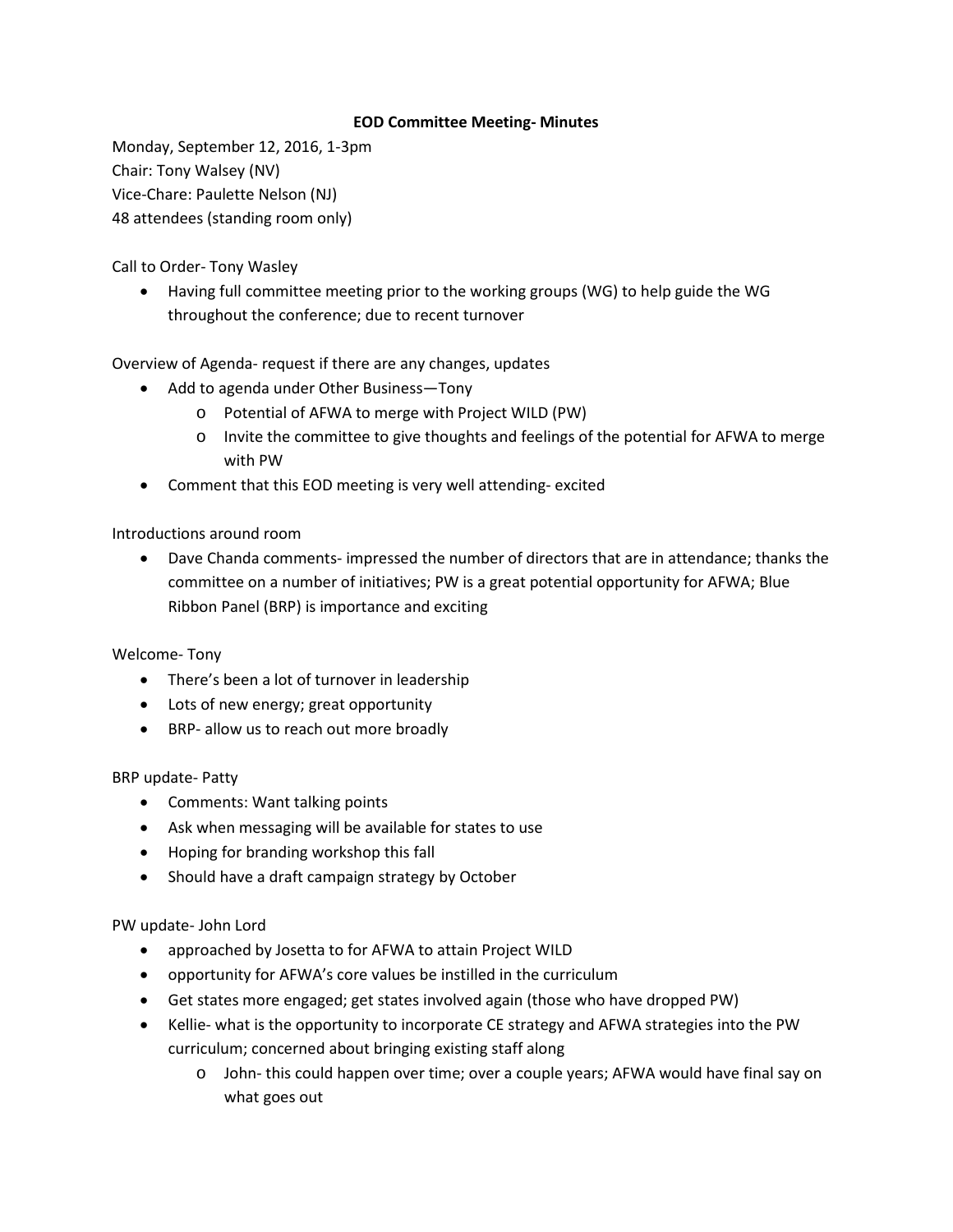- Do we want to be involved in education in the schools?  $\rightarrow$  if so, then this is a great opportunity
- John- we could possibly create a PW committee or working group
	- o Renny- having it as part of the CE Strategy WG may be a good fit
	- o Kellie- will add this to the WG agenda at the conference; will touch base with John to see how this may mesh well as we potentially move forward with this
- John- the PW coordinators are not in the know at this point; wanted to get the ExComm on board before 'letting the cat out of the bag' to the public

## EOD Work Plan Review

- Originally developed to assess the charge and function of each of the committees and their role
- Tony did a short overview of the work plan and asked for feedback; asked to keep at a high level  $\rightarrow$  what do you want to see from the EOD
	- o New focus area added this year: EOD & TWW Joint WG
- Might be good to add/retitle section to 'Diversity and Inclusion' from Diversity WG—David ?
- How does R3 work into the EOD?  $\rightarrow$  can EOD incorporate this into one of the focus areas
	- o Maybe under the National Conservation Outreach Strategy focus area?
	- o Renny- the other committees that already have R3 incorporated in to charge, that they come to the EOD with an ask to see how we can support their efforts; respond to those committees and ask them to come to us; an alternative to adding it specifically to our work plan
	- o Tony- may be good to 'acknowledge' or 'recognize' it in our work plan somewhere to show the importance of this initiative
	- o Stephanie- not sure where exactly it would fit; agree with Renny
	- o Tony- maybe add a broad strokes statement that we will support the education/outreach of other committees as requested; a service we can provide

## Discussion of the Working Groups

- Tony- asked the WG chairs if they have any questions, thoughts etc for their section
- CE Strategy- okay with charge; no suggested changes as this time from draft (Kellie)
- Diversity- Jen
	- o Please come to the Diversity WG meeting to help develop work plan
	- o Need to hear from the other 95% of the public that we don't talk to regularly
- Outreach- Renny
	- o Can use some help in developing a national outreach strategy; what is it that 'you' want to see as a product of the subcommittee
	- o Want to hear/see lots of feedback
	- o Intent of WG is to look and work on things on a national scale and not state by state or regional
	- o The strategy would relate to 'the mechanisms' and 'the how' to get a product out; it isn't an individual product
		- What is the role of outreach; what are the best practices, etc